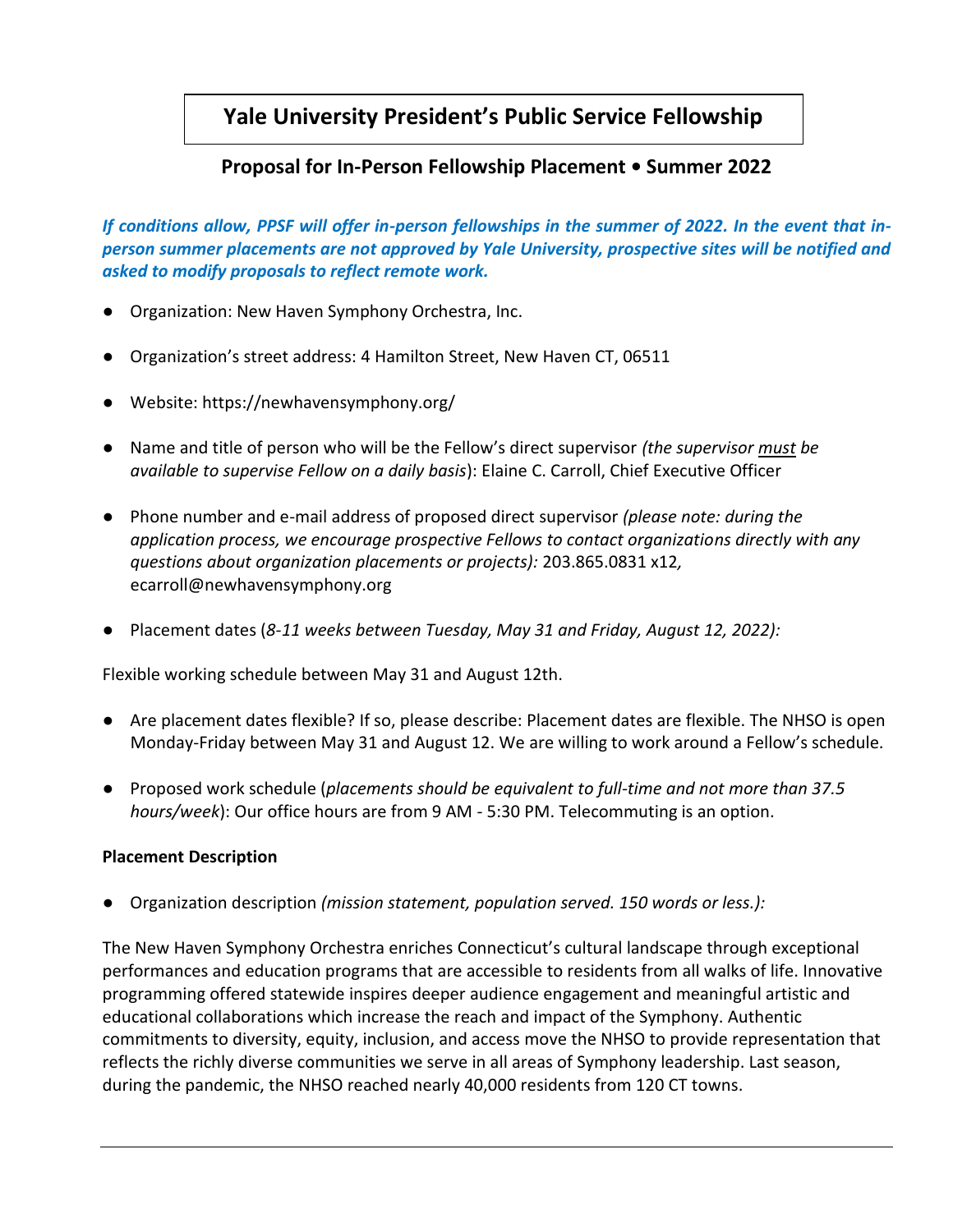● Write a 1-2 sentence summary of the proposed work for a summer 2022 Fellow:

The Fellow would be responsible for evaluating the education and outreach programs of the NHSO to recommend which programs would be best suited for digitalization as the NHSO expands its online presence. Work would include researching the legality of making these programs digital, determining possible audiences for programs, proposing ways to make programs more accessible, and presenting the results via the creation of a business plan.

● Write a more complete description of the specific project you propose and list the duties/outcomes expected of the Fellow. (*Suggested length: one to two pages.)*

During the COVID-19 pandemic, The New Haven Symphony Orchestra transformed programs to provide safe arts access reaching over 32,000 participants. NHSO's online broadcast series, **Your Symphony At Home**, featured performances, round-table panels, watch parties, special events, and listening clubs. This digital content helps those physically distancing remain connected to the NHSO and each other. As part of our digital programming, the NHSO also presented the week-long online **HomeCooked Music Festival** to engage our community in support of local organizations who fight hunger in New Haven.

Additionally, being a resource for educators, students, and parents has remained a priority as the educational landscape has evolved during the pandemic. The Symphony launched new virtual programs to support distance learning, including an online Instrument Resource Center and Music Appreciation Course. Curated Music education programs in partnership with school districts statewide and led by NHSO's professional musicians on Zoom helped meet the needs of distance and hybrid learners. These programs have reached nearly 15,000 students to date since their launch in March 2020

As the Symphony has begun to return to in-person programming, we are interested in continuing to offer a digital pathway to engagement. Included in a Yale Fellow's scope of work would be to become familiar with our digital programs, assist the NHSO in deciding what programs would work best virtually, and help the NHSO optimize our digital services.

An example of one digital program that would be evaluated is the Creating Musical Readers program which is designed for elementary-aged children. During this program, a musician tells a story and plays their instrument correspondingly with the context of the book. The book may mention the speed of an animal, and the musician plays at a tempo to match the animal's behavior. This program enhances the learning experience for kids and can be performed in-person by the musician or via Zoom.

In this case, the Fellow will investigate the legality of offering these services virtually as a source of revenue, as it relates to the book rights, and will weigh the obstacles in making the programming digital against the benefits of doing so. The Fellow will research to discover the best market demographic for the program and how NHSO can improve program accessibility. Fellow's will create a business plan to report their findings.